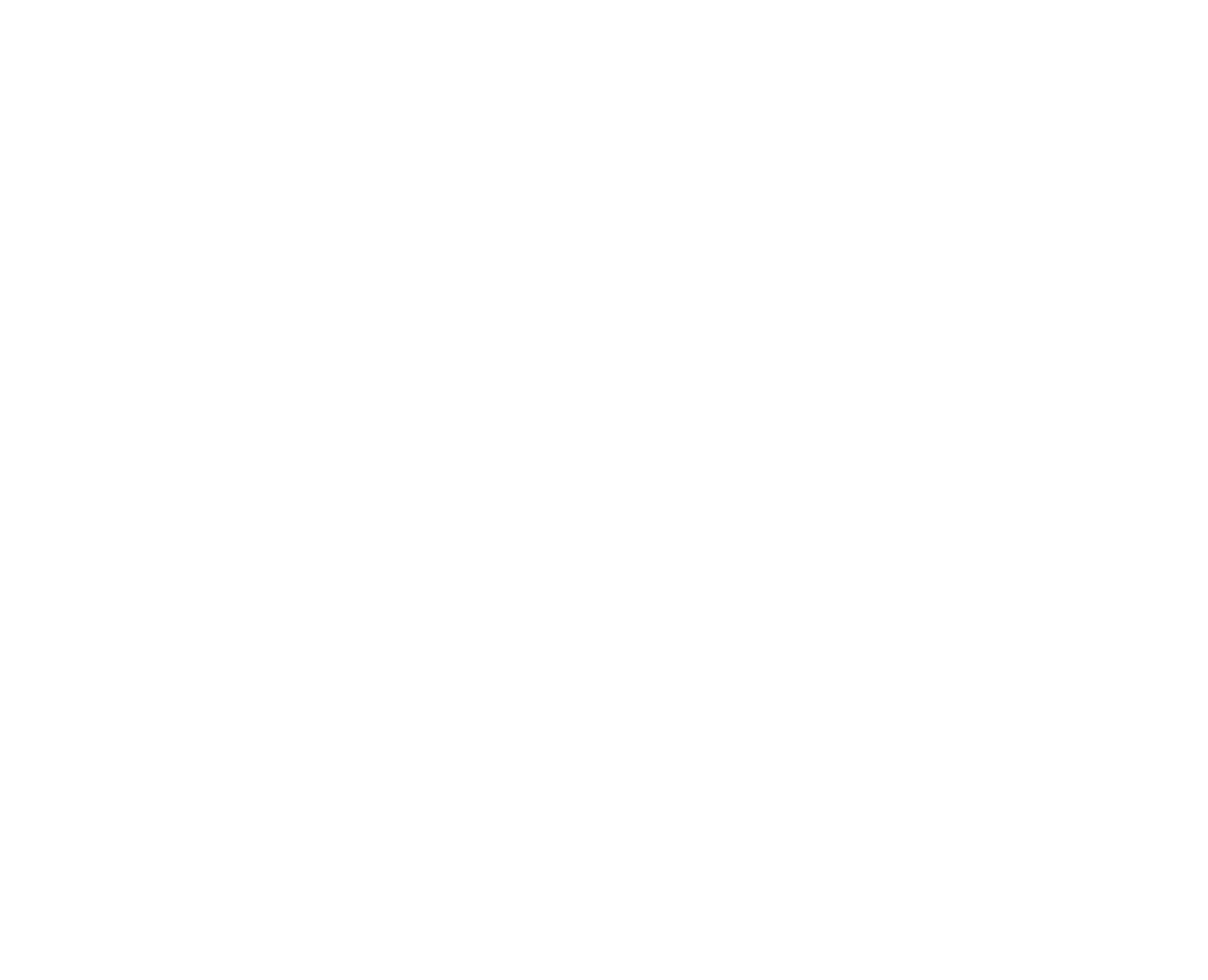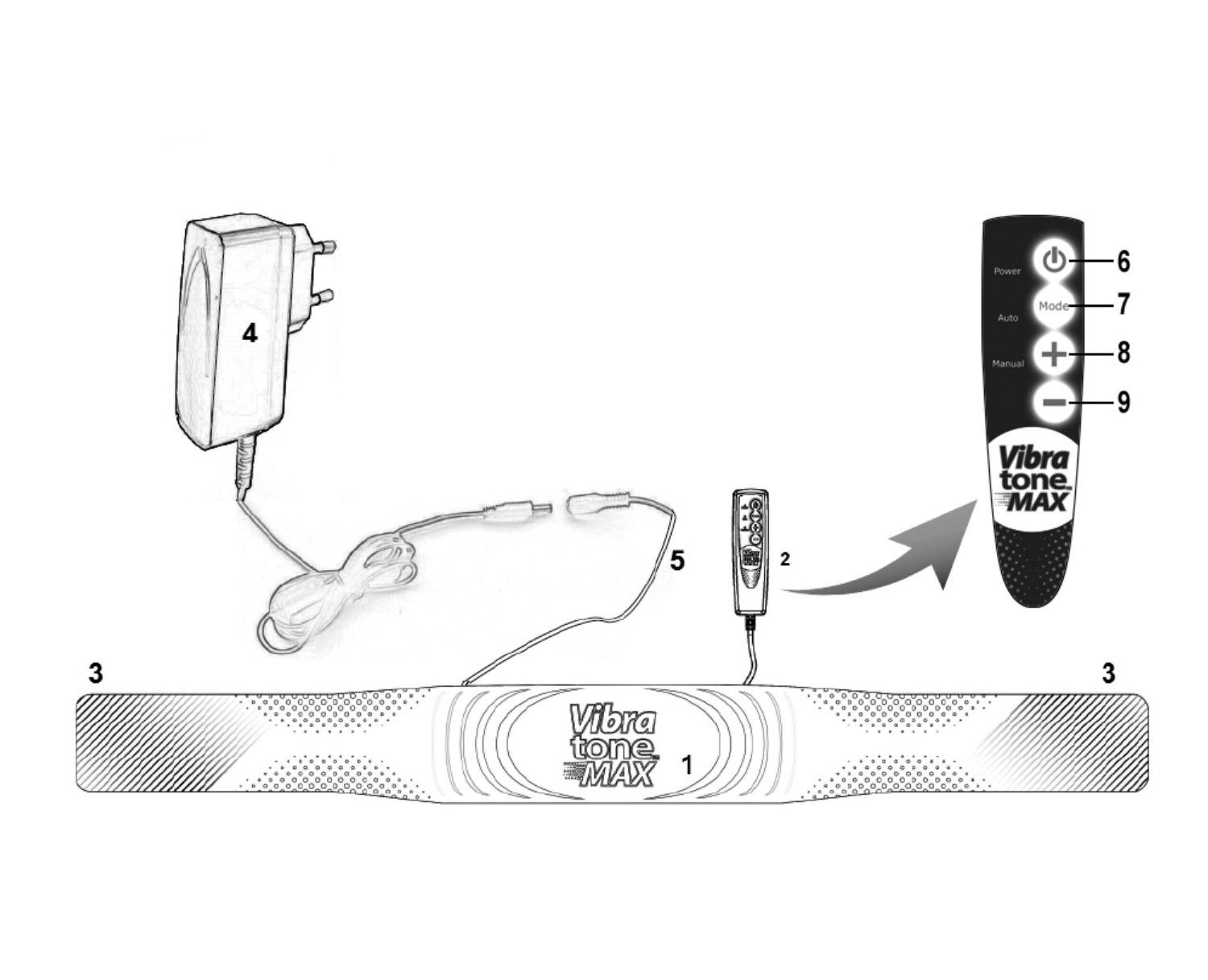Congratulations on your purchase of the Vibra Tone™ Max, the most advanced vibrating belt on the market today. Muscle-vibration technology provides major benefits, so start enjoying them now! The Vibra Tone™ Max will beco-<br>me your closest ally. Take it with you wherever you go. Be sure to read all the instructions carefully before using the Vibra Tone™ Max for the first time.

### **IMPORTANT**

- Do not use the Vibra Tone™ Max if you are pregnant.
- Keep the Vibra Tone™ Max out of reach of children.

- Do not use the Vibra Tone™ Max if you suffer from throm- bosis or are receiving medical treatment.

- Do not use the Vibra Tone™ Max 30 minutes before or after meals.

- If you have suffered from a serious illness, consult your doctor before using the Vibra Tone™ Max.

- Do not use the Vibra Tone™ Max near water or with wet hands.

- Store the Vibra Tone™ Max in the carry bag provided and keep it away from sharp objects.

- Never place heavy objects on top of the Vibra Tone™ Max.

- Stop using the Vibra Tone™ Max immediately if you notice any kind of discomfort.

- Use only the cables and adapter provided with the device.

- Unplug the device from the mains after each use.

- Do not try to disassemble, repair or modify the Vibra Tone™ Max.

- Do not use the Vibra Tone™ Max at high temperatures or in very humid environments.

- The Vibra Tone™ Max is not a medical or therapeutic device.

-This device may be used by children aged 8 and over, by people with reduced physical, sensory or mental abilities. and by people lacking in experience and knowledge if they are appropriately supervised or given suitable instructions on the safe use of the device and understand the dangers its use entails. Children should not be allowed to play with the device. The cleaning and maintenance to be performed by the user should not be done by children without super- vision.

Children should be supervised to ensure that they do not play with the appliance.

### **CONTENTS**

- 1 Belt with control pad
- 1 Adapter
- 1 Carry bag
- 1 Instruction manual
- 1 Diet plan
- 1 Measuring tape

### **PRODUCT DESCRIPTION**

- 1. Belt
- 2. Control pad
- 3. Rear fastening system
- 4. Adapter
- 5. Belt connector cable
- 6. button
- 7. Mode button
- $8 +$  Button
- 9. Button

### **PUTTING ON THE BELT**

1. Separate the two parts of the rear fastening system (3). 2. Wrap the Vibra Tone™ Max (1) belt around the part of your body you want to work on and fasten the ends at the rear so the belt fits snugly.

3. Connect the adapter (4) to the connector cable (5) co- ming out of the belt.

4. Then plug the adapter (4) into the mains.

### **USING THE CONTROL PAD**

When the device is plugged into the mains, press the button (6) on the control pad (2). You will hear a beep and the red Power light on the control pad will switch on to indicate that the belt is ready for use. You can now choose between two operating modes: Automatic or Manual.

### **Automatic Mode**

Automatic mode consists of a combination of vibration rhythms specially designed to make each use of the Vibra Tone™ Max a pleasurable experience.

1. Press the Mode button (7) on the control pad once to activate Automatic Mode. The red Auto light on the control pad will light up to indicate that Automatic Mode has been bination of vibration rhythms that provide all the benefits of

a vibratory massage.<br>2. Adjust the intensity by pressing the "+" button (8) to increase the intensity and the "-" button (9) to lower it.

### **Manual Mode**

Manual mode consists of one constant vibration rhythm specially designed for easy selection of the right intensity for each moment and need.

1. Press the Mode button (7) twice to activate Manual Mode. cate that Manual Mode has been activated. Adjust the intensity by pressing the "+" button (8) to increase the intensity and the "-" button (9) to lower it.

You can go from one mode to the other by pressing the Mode button (7).

The Vibra Tone™ Max will automatically shut off after 30 minutes of use.

When you are finished, press the  $\mathbf U$  button and the Power light will go out. You can now unplug the device from the mains.

### **CLEANING AND MAINTENANCE**

The Vibra Tone™ Max requires practically no cleaning or maintenance. If you need to clean your Vibra Tone™ Max, all you have to do is wipe it down with a soft damp cloth. Make sure the device is completely unplugged from the mains before cleaning it.

### **TECHNICAL SPECIFICATIONS**

**Belt Technical Specifications**  Input: 12V

Power: 12 W

### **Adapter Technical Specifications**

Input: 100V-240V Output: 12V 1000 mA Frequency: 50/60 Hz

Vibra Tone™ Max complies with Directive 2014/35/EU (LVD).

Vibra Tone™ Max also complies with Directive 2014/30/ EU (EMC).

**Quality Warranty:**<br>This product is covered by a warranty against manufacturing defects subject to the time periods stipulated by the legislation in force in each country. This warranty does not cover damages resulting from inadequate use, negligent commercial use, abnormal wear and tear, accidents or im-<br>proper handling.

### **DOUBLE INSULATION**



This appliance is double insulated; therefore, no earth wire is required. Always check that the mains voltage corresponds to the voltage on the product rating plate.

### **CAUTION: DISPOSAL OF MATERIALS**



The symbol of the crossed-out wheeled bin means you should find out about and follow local regulations about disposing of this kind of product. Do not dispose of this product as you would other<br>household waste. Dispose of this device in accor-

dance with the corresponding local regulations. Electrical and electronic devices contain hazardous substances that can have harmful effects on the environment and/or human health and should be recycled properly.

**Australia & New Zealand only** tees. These are prescribed by the Australian Consumer Law & the New Zealand Consumer Guarantees Act 1993 both of which provide protection for consumers. There is no express warranty for this product in Australia or New Zealand. The above paragraph refers to other countries.

Made in China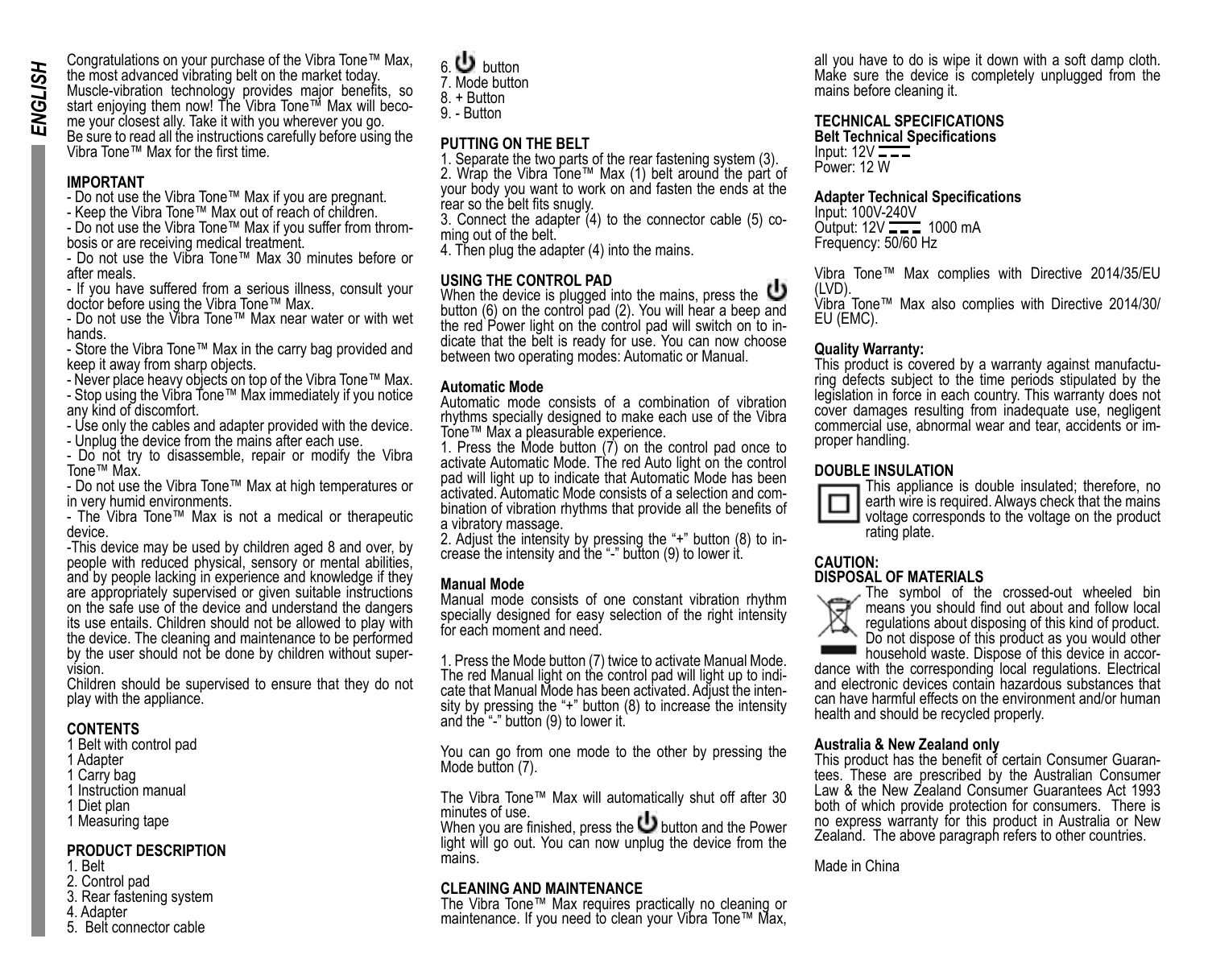Felicidades por la compra de Vibra Tone™ Max, el cinturón de vibración más avanzado existente hoy en el mercado. La tecnología de vibración muscular le aportará grandes beneficios. ¡Empiece ya a disfrutarlos! El cinturón Vibra

Tone™ Max se convertirá en su mejor aliado y podrá llevar-<br>lo donde quiera que vaya.<br>Lea detenidamente la totalidad de las instrucciones antes

de usar Vibra Tone™ Max.

# **IMPORTANTE**

- No use Vibra Tone™ Max si está embarazada.

- Mantenga Vibra Tone™ Max lejos del alcance de los ni- ños.

- No use Vibra Tone™ Max si sufre trombosis o está bajo tratamiento médico.

- No use Vibra Tone™ Max 30 minutos antes o después de una comida.

- Si ha sufrido enfermedades graves, consulte a su médico antes de usar Vibra Tone™ Max.

- No use Vibra Tone™ Max cerca del agua ni con las manos húmedas.<br>- Guarde Vibra Tone™ Max en la bolsa de transporte pro-

porcionada y manténgalo alejado de objetos punzantes o cortantes.

- Nunca coloque objetos pesados sobre su cinturón Vibra Tone™ Max.

- Detenga su uso inmediatamente si nota cualquier tipo de molestia.

- Use solamente los cables y el adaptador proporcionados.

- Desenchufe de la corriente eléctrica tras cada uso.

- No desmonte, repare o modifique Vibra Tone™ Max.

- No use Vibra Tone™ Max con altas temperaturas o en ambientes altamente húmedos.

- Vibra Tone™ Max no es un aparato médico o terapéutico. - Este aparato pueden utilizarlo niños con edad de 8 años y superior, y personas con capacidades físicas, sensoriales o mentales reducidas o falta de experiencia y conocimiento, si se les ha dado la supervisión o instrucción apropiadas respecto al uso del aparato de una manera segura y comprenden los peligros que implica. Los niños no deben jugar con el aparato. La limpieza y el mantenimiento a realizar por el usuario no deben realizarlos los niños sin supervisión. Los niños deben ser supervisados para asegurarse que no juegan con el aparato.

### **CONTENIDO**

- 1 cinturón con mando
- adantador
- 1 bolsa de transporte
- 1 manual de instrucciones 1 dieta
- 

# 1 cinta métrica

### **DESCRIPCIÓN DEL PRODUCTO**

- 1. Cinturón
- 2. Mando
- 3. Partes traseras sistema de sujeción
- 4. Adaptador
- 5. Cable conector cinturón

| 6. $\mathbf{\mathbf{U}}$ Botón |
|--------------------------------|
| 7. Botón mode                  |
| 8. Botón +                     |

8. Botón + 9. Botón -

### **COLOCACIÓN DEL CINTURÓN**

1- Separe las dos partes traseras del sistema de sujeción

(3) 2- Coloque su cinturón Vibra Tone™ Max (1) en la parte del cuerpo deseada y cierre la parte trasera del cinturón asegurándose que queda bien sujeto.

3- Conecte el adaptador (4) al cable conector (5) que sale del cinturón.

4- A continuación conecte el adaptador (4) a la corriente eléctrica.

# **FUNCIONAMIENTO DEL MANDO**

Una vez esté el enchufe conectado a la corriente eléctri-<br>ca, presione el botón " " (6) del mando (2) . Se emitirá una señal acústica y se iluminará una luz roja "Power" en el mando para indicar que el cinturón está preparado para su uso.

A continuación, puede escoger entre dos tipos de funciona- miento: Modo Automático y Modo Manual

### **Modo Automático**

El modo automático se compone de una combinación de ritmos de vibración especialmente pensada para que el uso de Vibra Tone™ Max se convierta en una agradable expe- riencia en cada uso.

1- Pulse el botón "Mode" (7) del mando una vez para activar el Modo Automático. En el mando se encenderá una luz<br>roja "Auto" indicando que el Modo Automático queda activado. El Modo Automático se compone de una selección y combinación de ritmos de vibración que le aportarán todas

las ventajas del masaje por vibración.<br>2- Aiuste la intensidad presionando el botón "+" (8) para incrementar la intensidad y presionando el botón "-" (9) para disminuir la intensidad.

### **Modo Manual**

El modo manual se compone de un único ritmo de vibración constante, pensado especialmente para que seleccione de manera fácil la intensidad más adecuada a cada momento y a cada necesidad.

1- Pulse el botón "Mode" (7) dos veces para activar el nual" indicando que el Modo Manual queda activado. Tan sólo tiene que presionar el botón "+" (8) para incrementar la intensidad y presionar el botón "-" (9) para disminuir la intensidad.

Puede pasar de un modo a otro en cualquier momento pul- sando el botón "Mode" (7)

Vibra Tone™ Max se detiene automáticamente tras 30 minutos de uso.<br>Al terminar, presione el botón " ∪", se apagará la luz roja

de "Power" y podrá a continuación desenchufarlo de la co-

# **LIMPIEZA Y MANTENIMIENTO**

Su cinturón Vibra Tone™ Max no precisa prácticamente<br>ningún tipo de limpieza ni mantenimiento. Si necesita limpiar puntualmente su cinturón Vibra Tone™ Max tan sólo<br>tiene que limpiarlo con un paño suave y húmedo. Aseqúrese que está totalmente desenchufado antes de su limpieza.

### **ESPECIFICACIONES TÉCNICAS**

Especificaciones técnicas del cinturón 12V Potencia: 12 W

### **Especificaciones técnicas del adaptador**

entrada: 100-240V salida: 12V 1000 mA Frecuencia: 50/ 60 Hz

Vibra Tone™ Max cumple con la Directiva 2014/35/EU (LVD

Vibra Tone™ Max cumple también con la Directiva 2014/30/EU (EMC)

### **Garantía de calidad:**

Este producto queda cubierto por una garantía contra de-<br>fectos de fabricación sujeta a los plazos de tiempo estipula-<br>dos por la legislación vigente en cada país.

Esta garantía no cubre los daños resultantes de un uso inadecuado, uso comercial negligente, desgaste anormal, accidentes o manipulación indebida.

### **DOBLE AISLAMIENTO**





no requiere una toma de tierra. Compruebe siem- pre que la tensión de la red corresponda con el valor indicado

en la placa de datos del equipo.

**ATENCIÓN**<br> **COMO DESHACERSE DE MATERIALES**<br>
El símbolo de un contenedor sobre ruedas tacha-<br>
do indica que Vd. debe informarse y seguir las<br>
normativas locales de deshecho de este tipo de productos<br>No se deshaga de este producto de la misma for-

ma que lo haría con los residuos generales de su hogar.

Debe hacerlo según las normativas locales correspondien-<br>tes.<br>Los productos eléctricos y electrónicos contienen sus-

tancias peligrosas que tienen efectos nefastos sobre el medioambiente o la salud humana y deben ser reciclados adecuadamente.

Fabricado en China

**E**SPAÑO

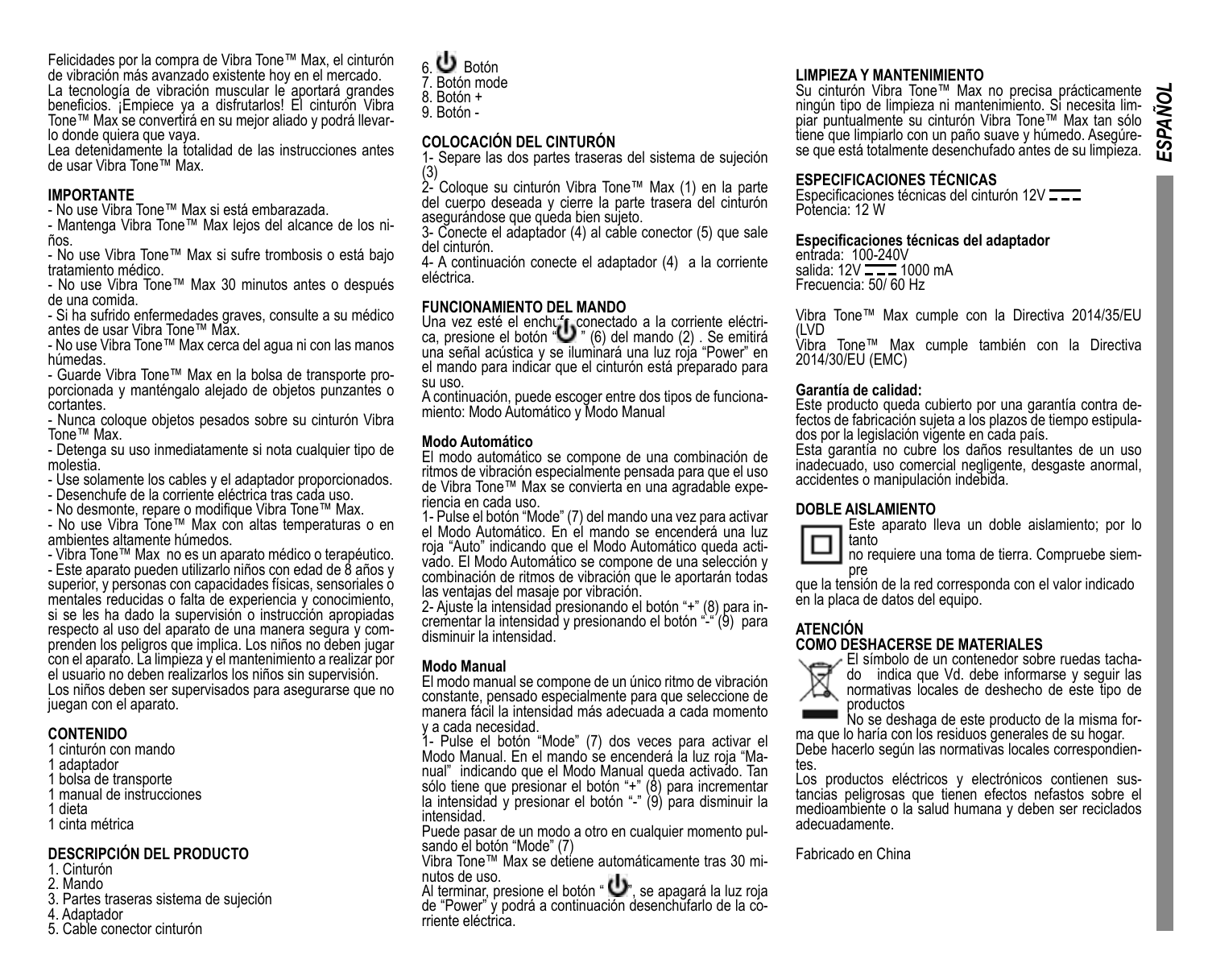Nous vous remercions d'avoir fait confiance à Vibra Tone™ Max, la ceinture de vibration la plus avancée du marché. La technologie de vibration musculaire vous apportera de grands bénéfices. Commencez dès maintenant à en profiter! La ceinture Vibra Tone™ Max sera votre meilleure alliée minceur et vous pourrez l'emmener partout. Avant d'utiliser Vibra Tone™ Max, lisez attentivement les

instructions.

### **IMPORTANT**

- N'utilisez pas Vibra Tone™ Max si vous êtes enceinte.

- Ne laissez pas la ceinture Vibra Tone™ Max à la portée des enfants.

- N'utilisez pas Vibra Tone™ Max si vous souffrez d'une affection telle qu'une thrombose ou si vous suivez un trai- tement médical.

- N'utilisez pas Vibra Tone™ Max dans les 30 minutes précédant ou suivant un repas.

- Si vous avez eu des maladies graves, consultez votre mé- decin avant d'utiliser Vibra Tone™ Max.

- N'utilisez pas Vibra Tone™ Max si vous êtes à proximité de l'eau ou avez les mains humides.<br>- Rangez la ceinture Vibra Tone™ Max dans le sac de trans-

port fourni et ne la placez pas à proximité d'objets pointus ou coupants.

- Ne posez pas d'objets lourds sur la ceinture Vibra Tone™ Max.<br>- Si vous ressentez une gêne quelconque pendant l'utili-

sation de la ceinture Vibra Tone™ Max, cessez immédia-<br>tement de l'utiliser.

- Utilisez uniquement les câbles et l'adaptateur fournis.

- Débranchez la ceinture du secteur près chaque utilisation.

- Ne démontez pas, ne réparez pas et ne modifiez pas Vibra Tone™ Max.

- N'utilisez pas Vibra Tone™ Max à des températures éle- vées ou dans des atmosphères très humides.

- La ceinture Vibra Tone™ Max n'est ni un appareil médical, ni un appareil thérapeutique.

- Le présent appareil peut être utilisé sur des enfants âgés pacités physiques, sensorielles ou mentales sont réduites ou qui sont dénuées d'expérience ou de connaissances, tions préalables concernant l'utilisation de l'appareil, notam-<br>ment en matière de sécurité. Les enfants ne doivent pas jouer avec l'appareil. Le nettoyage et l'entretien, qui incom- bent à l'utilisateur, ne devront être réalisés par les enfants que sous surveillance.

Les enfants doivent être placés sous surveillance afin de s'assurer qu'ils ne jouent pas avec l'appareil.

**-Ne l'utilisez pas plus de 1 fois par jour (maximum 30 minutes).**

**-Ne l'utilisez pas plus de 6 fois par semaine.**

### **CONTENU**

- 1 ceinture et sa commande
- 1 adaptateur
- 1 sac de transport
- 1 notice d'utilisation

1 livre de recettes diététiques 1 mètre ruban

### **DESCRIPTION DU PRODUIT**

- 1. Ceinture 2. Commande
- 3. Parties arrière du système de fixation
- 4. Adaptateur
- 5. Câble de branchement de la ceinture
- 6. Bouton
- 7. Bouton Mode
- 8. Bouton +
- 9. Bouton -

### **MISE EN PLACE DE LA CEINTURE**

1- Séparez les deux parties arrière du système de fixation

(3). 2- Placez la ceinture Vibra Tone™ Max (1) sur la partie du corps que vous souhaitez travailler et fermez sa partie arrière. Vérifiez que la ceinture est bien en place.

3- Raccordez l'adaptateur (4) au câble de branchement (5) de la ceinture.

4- Branchez ensuite l'adaptateur (4) sur le secteur.

### **FONCTIONNEMENT DE LA COMMANDE**

Une fois l'appareil branché, appuyez sur le bouton " (6) de la commande (2). Vous entendrez un signal acoustique et le voyant rouge Power s'allumera pour indiquer que la ceinture est prête à être utilisée.

Vous pouvez ensuite sélectionner l'un des deux modes de fonctionnement suivants : automatique ou manuel.

### **Mode automatique**

Le mode automatique se compose d'une combinaison de rythmes de vibration spécialement conçue pour rendre l'uti-<br>lisation de Vibra Tone™ Max très agréable.<br>1- Appuvez une fois sur le bouton Mode (7) de la comman-

1- de pour activer le mode automatique. Le voyant rouge Auto<br>de la commande s'allume, indiquant que le mode automatique est activé. Le mode automatique comprend une sélection et une combinaison de rythmes de vibration qui vous procurent tous les avantages du massage par vibration. 2- Réglez l'intensité : appuyez sur le bouton + (8) pour l'aug- menter et sur le bouton - (9) pour la réduire.

### **Mode manuel**

Le mode manuel se compose d'un seul rythme de vibration constant, spécialement concu pour vous permettre de sélectionner facilement l'intensité la plus appropriée à chaque moment et à chaque besoin.

1- Pour activer le mode manuel appuyez deux fois sur le bouton Mode (7). Le voyant rouge Manual de la commande s'allume, indiquant que le mode manuel est activé. Appuyez sur le bouton + pour augmenter l'intensité et sur le bouton - pour la réduire.

Pour passer d'un mode à l'autre, appuyez sur le bouton Mode (7).

Vibra Tone™ Max s'arrête automatiquement après 30 mi- nutes d'utilisation.

Lorsque la session est terminée, appuyez sur le bouton . Le voyant rouge Power s'éteint et vous pouvez débrancher l'adaptateur du secteur.

### **NETTOYAGE ET ENTRETIEN**

La ceinture Vibra Tone™ Max ne requiert aucun type de lisez un chiffon doux et humide. Auparavant, assurez-vous qu'elle est débranchée.

### SPÉCIFICATIONS TECHNIQUES

Spécifications techniques de la ceinture  $Entree : 12 V$ Puissance : 12 W

Spécifications techniques de l'adaptateur Entrée : 100-240 V Sortie:  $12 \text{ V} = 1000 \text{ mA}$ Fréquence : 50 / 60 Hz

Vibra Tone™ Max est conforme à la directive basse tension 2014/35/UE.

Vibra Tone™ Max est également conforme à la directive sur la compatibilité électromagnétique 2014/30/UE.

### **Garantie :**

Ce produit est couvert par une garantie contre les défauts de fabrication, dont la durée dépend de la législation en vi- gueur dans chaque pays.

Cette garantie ne couvre pas les dommages résultant d'une utilisation inappropriée, d'une négligence de la part du commerçant, d'une usure anormale, d'accidents ou d'une mauvaise manipulation.

### **DOUBLE ISOLATION**



Cet appareil étant doté d'une double isolation, il n'a pas besoin de prise de terre. Vérifiez toujours que quée sur la plaque signalétique de l'appareil.

# **ATTENTION**



**MISE AU REBUT DE L'APPAREIL** Le symbole de la poubelle à roues barrée d'une mentations locales concernant le recyclage de ce type de produit.

Ne le jetez pas avec les ordures ménagères. Il doit être recyclé séparément, conformément aux réglementa- tions locales

Les appareils électriques et électroniques contiennent des substances nocives pour l'environnement et la santé. Ils doivent être recyclés dans des conditions appropriées.

Fabriqué en Chine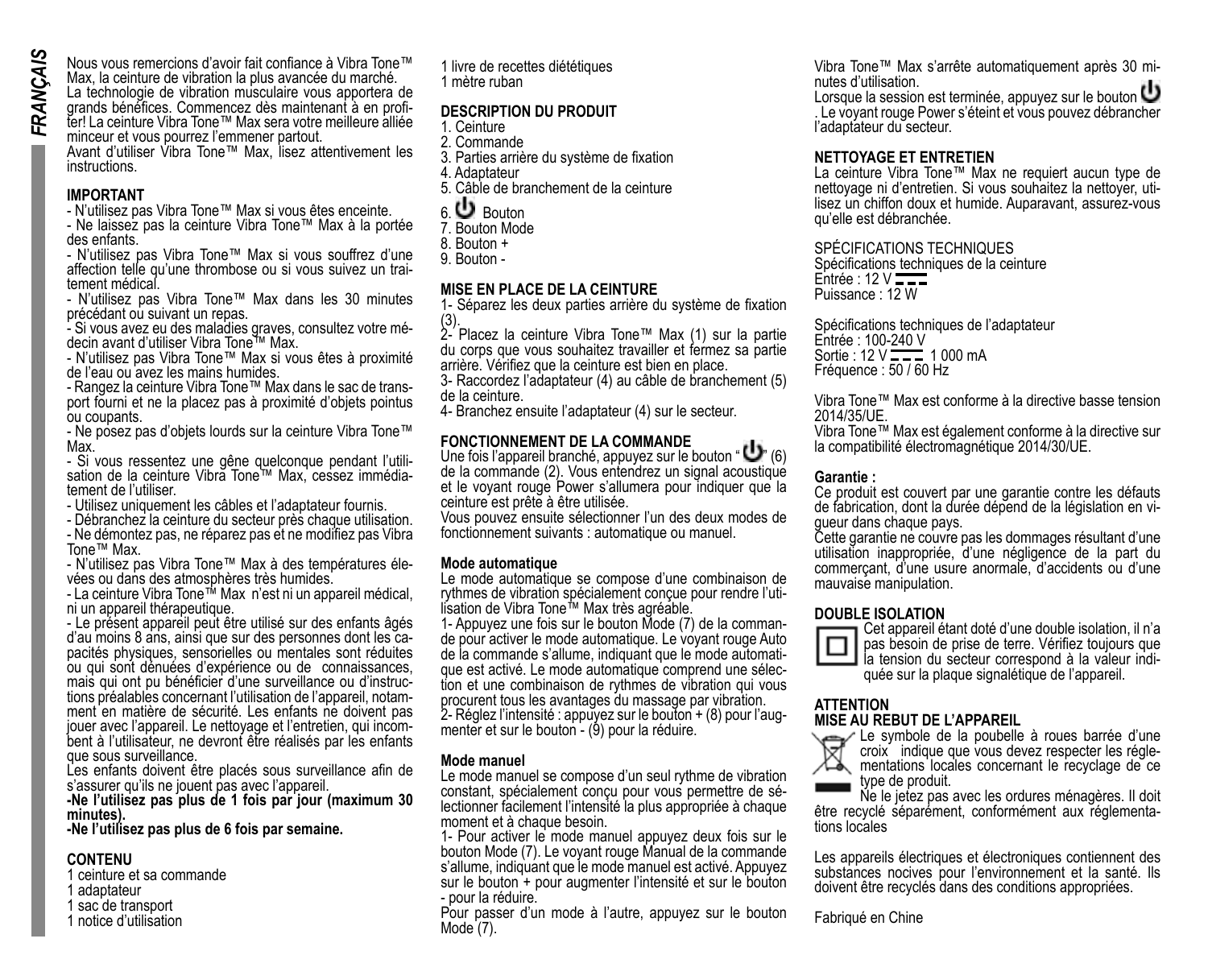Herzlichen Glückwunsch zum Kauf des Vibra Tone™ Max, des fortschrittlichsten Vibrationsgürtels, der derzeit auf dem Markt erhältlich ist.

Die Technologie der Muskelvibration bringt Ihnen große Vorteile. Beginnen Sie jetzt, diese zu genießen! Der Vibra Tone™ Max Gürtel wird zu Ihrem besten Verbündeten wer- den, den Sie überall tragen können.

Lesen Sie bitte aufmerksam die gesamte Bedienungsanlei- tung, bevor Sie Vibra Tone™ Max benutzen.

### **WICHTIG**

- Verwenden Sie Vibra Tone™ Max nicht, wenn Sie schwanger sind.

- Bewahren Sie Vibra Tone™ Max außerhalb der Reichwei- te von Kindern auf.

- Verwenden Sie Vibra Tone™ Max nicht, wenn Sie an einer Thrombose leiden oder in ärztlicher Behandlung sind.

- Verwenden Sie Vibra Tone™ Max nicht 30 Minuten vor oder nach einer Mahlzeit.

- Wenn Sie schwere Krankheiten hinter sich haben, fragen Sie Ihren Arzt, bevor Sie Vibra Tone™ Max verwenden.

- Verwenden Sie Vibra Tone™ Max nicht in der Nähe von Wasser oder mit feuchten Händen.<br>
Fewahren Sie Vibra Tone™ Max in der mitgelieferten Tra-

getasche auf und verstauen Sie sie nicht in der Nähe von spitzen oder scharfen Gegenständen.

- Stellen Sie nie schwere Gegenstände auf Ihren Vibra Tone™ Max Gürtel.

- Beenden Sie den Gebrauch sofort, wenn Sie Beschwer- den verspüren.

- Verwenden Sie ausschließlich die mitgelieferten Kabel und den beiliegenden Adapter.

- Stecken Sie das Gerät nach jedem Gebrauch vom Strom- netz ab.

- Nehmen Sie Vibra Tone™ Max nicht auseinander und reparieren oder verändern Sie ihn nicht.

- Verwenden Sie Vibra Tone™ Max nicht bei hohen Tempe- raturen oder in sehr feuchter Umgebung.

- Vibra Tone™ Max ist kein medizinisches oder therapeu- tisches Gerät.

- Dieses Gerät darf von mindestens 8 Jahre alten Kindern und Personen mit reduzierten körperlichen, sensorischen oder geistigen Fähigkeiten bzw. Personen mit fehlender<br>Erfahrung oder fehlendem Wissen nur verwendet werden, wenn diese Personen beaufsichtigt werden oder in geeigneter Weise in den sicheren Gebrauch des Geräts den Gefahren verstehen. Kinder dürfen nicht mit dem Gerät spielen. Die vom Nutzer durchzuführende Reinigung und Pflege dürfen Kinder nicht ohne Aufsicht durchführen.

Kinder sollten beaufsichtigt werden, um sicherzustellen, dass sie nicht mit dem Gerät spielen.

### **INHALT**

- 1 Gürtel mit Steuerpad
- 1 Adapter
- 1 Tragetasche
- 1 Gebrauchsanleitung

1 Diätratgeber 1 Maßband

### **BESCHREIBUNG DES PRODUKTES**

- 1. Gürtel 2. Bedienteil
- 
- 3. Hintere Teile des Verschlusses
- 4. Adapter
- 5. Verbindungskabel zum Gürtel

# 6 **U** Knopf

- 7. "Mode"-Knopf
- 8. "+"-Knopf
- 9. .<sup>...</sup> Knopf

### **ANLEGEN DES GÜRTELS**

1- Nehmen Sie die beiden hinteren Teile des Verschlusses (3) auseinander.

2- Legen Sie Ihren Vibra Tone™ Max Gürtel (1) an der teren Teil des Gürtels. Vergewissern Sie sich, dass er gut hält.

3- Schließen Sie den Adapter (4) an das Verbindungskabel (5), das aus dem Gürtel austritt, an.

4- Im Anschluss schließen Sie den Adapter (4) an das Stromnetz an.

### **FUNKTIONSWEISE DES BEDIENTEILS**

Nachdem Sie den Stecker an das Stromnetz angeschlos-<br>sen haben, drücken Sie den<br>
U Knopf (6) des Bedienteils (2). Ein akustisches Signal

ertönt und ein rotes "Power"-Licht leuchtet auf, um anzuzei-<br>gen, dass der Gürtel für den Gebrauch bereit ist.

Danach können Sie zwischen zwei Funktionsweisen wählen: dem automatischen Modus und dem manuellen Modus.

### **Automatischer Modus**

Der automatische Modus ist aus einer Kombination von Vibrationsrhythmen zusammengestellt, die speziell dafür gedacht ist, dass die Verwendung des Vibra Tone™ Max bei jeder Anwendung eine angenehme Erfahrung ist.

dienteils, um den automatischen Modus zu aktivieren. Auf dem Bedienteil leuchtet ein rotes Licht, "Auto", auf, das tomatische Modus setzt sich aus einer Auswahl und Kom-<br>bination von Vibrationsrhythmen zusammen, die Ihnen alle Vorteile der Vibrationsmassage bieten.

2- Stellen Sie die Intensität ein, indem Sie den "+"-Knopf (8) drücken, um diese zu erhöhen, und den "−"-Knopf (9), um sie zu verringern.

### **Manueller Modus**

Der manuelle Modus besteht aus einem einzigen, konstan- ten Vibrationsrhythmus, der speziell dafür gedacht ist, dass Sie einfach die am besten geeignete Intensität zu jedem Zeitpunkt und für jeden Bedarf auswählen können.

1- Drücken Sie den "Mode"-Knopf (7) zweimal, um den ma- nuellen Modus zu aktivieren. Auf dem Bedienteil leuchtet das rote Licht "Manual" auf, das anzeigt, dass der manuelle Modus aktiviert ist. Sie brauchen nur den "+"-Knopf (8) zu drücken, um die Intensität zu erhöhen, und den "−"-Knopf (9), um sie zu verringern.<br>Sie können jederzeit von einem Modus in den anderen we-

chseln, indem Sie den "Mode"-Knopf (7) drücken.

Vibra Tone™ Max stoppt automatisch nach 30 Minuten in Betrieb.<br>Zum Beenden drücken Sie den U Knopf, das rote

"Power"-Licht erlischt und danach können Sie das Gerät vom Stromnetz abstecken.

### **REINIGUNG UND PFLEGE**

Ihr Vibra Tone™ Max benötigt praktisch keine Reinigung oder Pflege. Wenn Sie Ihren Vibra Tone™ Max ab und zu reinigen müssen, so genügt dazu ein weiches und feuchtes Tuch. Vergewissern Sie sich, dass der Gürtel vollständig abgesteckt ist, bevor Sie ihn reinigen.

### **TECHNISCHE SPEZIFIKATIONEN**

**Technische Spezifikationen des Gürtels** Eingang:  $12 \vee \frac{22}{2}$ 

Leistung: 12 W

### **Technische Spezifikationen des Adapters**

Eingang: 100 - 240 V Ausgang:  $12 \times 1000 \text{ mA}$ Frequenz: 50/60 Hz

Vibra Tone™ Max erfüllt Richtlinie 2014/35/EU (NSR). Vibra Tone™ Max erfüllt auch Richtlinie 2014/30/EU (EMV).

### **DOPPELISOLIERUNG**



Das Gerät ist mit Doppelisolierung ausgestattet und benötigt daher keine Erdung. Überprüfen Sie immer, ob die Netzspannung dem Wert entspricht, der auf dem Typenschild des Gerätes angegeben

# ist.

### **ACHTUNG ENTSORGUNG VON MATERIALIEN**



Das Symbol eines durchgestrichenen Containers auf Rädern gibt an, dass Sie sich informieren und die lokalen Entsorgungsvorschriften für diese Art von Produkten befolgen müssen.<br>Entsorgen Sie dieses Produkt nicht so, wie Sie es

mit allgemeinen Haushaltsabfällen machen würden.

Sie müssen dazu die entsprechenden lokalen Vorschriften befolgen.<br>befolgen.<br>Elektrische und elektronische Produkte enthalten gefähr-

Elektrische und elektronische Produkte enthalten gefähr- liche Substanzen, die schädliche Auswirkungen auf die Umwelt oder die menschliche Gesundheit haben können, und müssen adäquat wiederverwertet werden.

Hergestellt in China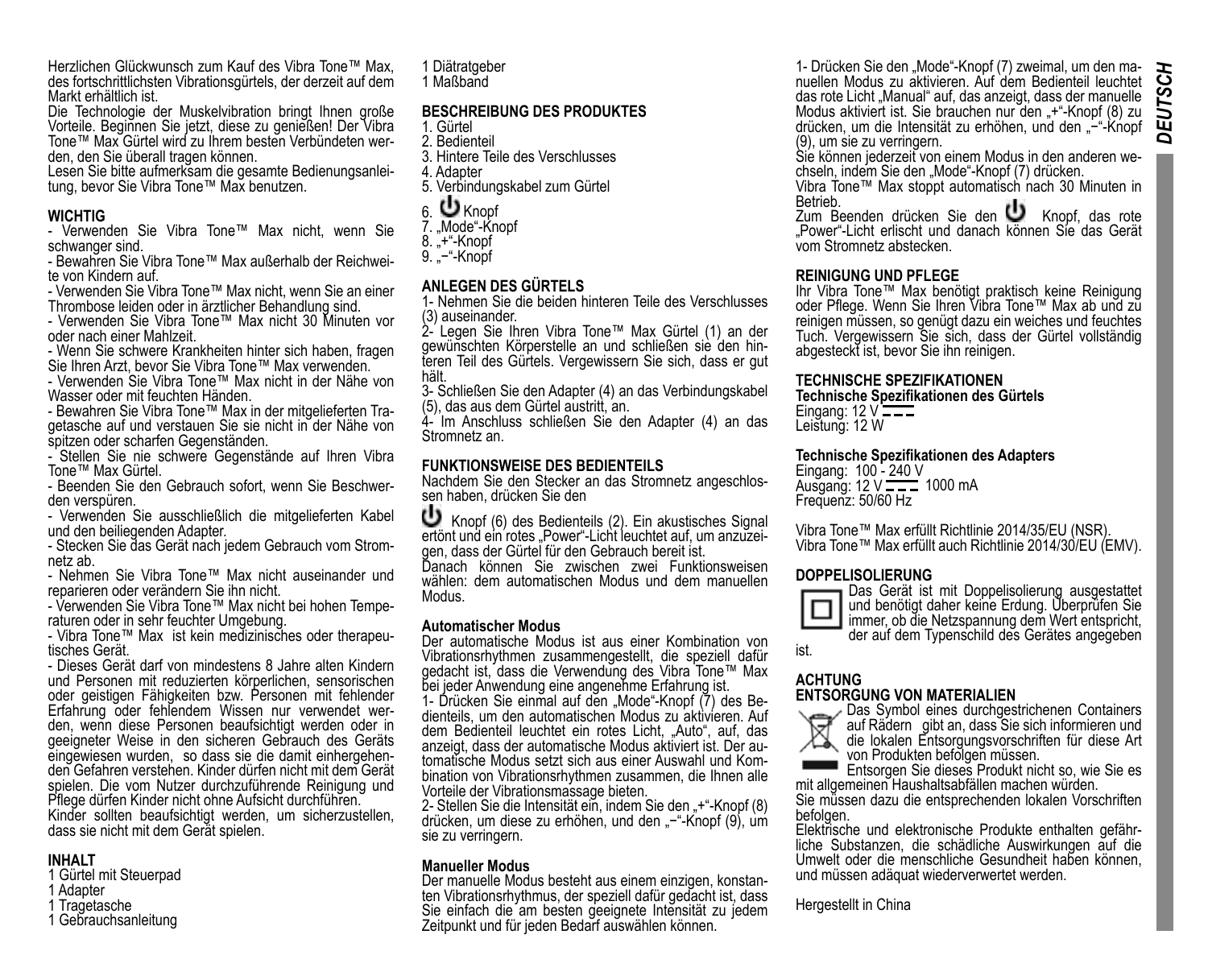Congratulazioni per l'acquisto di Vibra Tone™ Max, la cin-<br>tura vibrante più all'avanguardia esistente oggi sul mercato.<br>La tecnologia di vibrazione muscolare Le apporterà grandi benefici. Inizi già a goderseli! La cintura Vibra Tone™ Max sarà il Suo migliore alleato e la potrà portare dovunque vada.

Prima di utilizzare Vibra Tone™ Max, leggere attentamente e integralmente il manuale d'istruzioni.

### **IMPORTANTE**

- Non usare Vibra Tone™ Max se si è incinta.

- Tenere Vibra Tone™ Max fuori dalla portata dei bambini. - Non utilizzare Vibra Tone™ Max se si ha una trombosi o si

sta sotto trattamento medico. - Non utilizzare Vibra Tone™ Max 30 minuti prima o dopo

i pasti.

- Dopo una malattia grave, consultare un medico prima di utilizzare Vibra Tone™ Max.

- Non utilizzare Vibra Tone™ Max nei pressi dell'acqua, né con le mani umide.

- Conservare Vibra Tone™ Max nella borsa di trasporto fornita e mantenerlo lontano da oggetti acuminati o taglianti.

- Non collocare mai oggetti pesanti sulla cintura Vibra Tone™ Max.

- Interrompere immediatamente l'uso della cintura se si nota qualsiasi tipo di fastidio.

- Utilizzare solo i cavi e l'adattatore forniti.

- Togliere la spina dell'apparecchio dalla presa di corrente dopo ogni uso.

- Non smontare, modificare o cercare di riparare Vibra Tone™ Max.

- Non utilizzare Vibra Tone™ Max con alte temperature o in ambienti estremamente umidi.

- Vibra Tone™ Max non è un apparecchio medico o tera- peutico.

- Questo apparecchio può essere utilizzato da bambini di tà fisiche, sensoriali o mentali ridotte o che non abbiano l'esperienza o le nozioni necessarie, se si trovano sotto la diretta sorveglianza di una persona responsabile della loro sicurezza o abbiano ricevuto da questa istruzioni sull'uso dell'apparecchio e abbiano compreso i pericoli che questo implica. Non lasciare che i bambini giochino con l'apparec- chio. Non lasciare che i bambini realizzino da soli la norma- le pulizia e la manutenzione che deve effettuare l'utente. Controllare che i bambini non giochino con il dispositivo.

### **CONTENUTO**

1 cintura con telecomando

- 1 adattatore
- 1 borsa per il trasporto
- 1 libretto di istruzioni
- 1 libretto per la dieta
- 1 metro

# **DESCRIZIONE DEL PRODOTTO**

1. Cintura

2. Telecomando

3. Parti posteriori del sistema di fissaggio

4. Adattatore

5. Cavo connettore cintura<br>6. Pulsante

6. Pulsante 7. Pulsante Mode

8. Pulsante +

9. Pulsante -

## **COLLOCAZIONE DELLA CINTURA**

1- Separare le due parti posteriori del sistema di fissaggio

(3). 2- Collocare la cintura Vibra Tone™ Max (1) sulla parte del corpo desiderata e chiudere la parte posteriore della cintu- ra, accertandosi che rimanga ben fissata.

3- Collegare l'adattatore (4) al cavo connettore (5) che fuo- riesce dalla cintura.

4- Di seguito, collegare l'adattatore (4) alla rete elettrica.

### **FUNZIONAMENTO DEL TELECOMANDO**

Una volta inserita la spina nella presa di corrente, premere

il pulsante (6) del telecomando (2). Si udirà un segnale acustico e si accenderà la spia rossa "Power" nel telecomando per indicare che la cintura è pronta per l'uso. Sce- gliere quindi tra i due modi di funzionamento: Automatico e Manuale.

### **Modo automatico**

Il modo automatico si compone di una combinazione di bra Tone™ Max si trasformi in una gradevole esperienza in ogni uso.<br>1- Premere una volta il pulsante "Mode" (7) del telecoman-

do per attivare il modo automatico. Nel telecomando si accenderà la spia rossa "Auto" a indicare l'attivazione del binazione di ritmi di vibrazioni che apportano tutti i vantaggi del massaggio per vibrazioni.

2- Regolare l'intensità mediante il pulsante "+" (8) per incre- mentarla o "-" (9) per diminuirla.

### **Modo manuale**

Il modo manuale si compone di un unico ritmo di vibrazione costante, specialmente pensato per selezionare facilmente l'intensità più adeguata ad ogni momento e ad ogni neces- sità.

1- Premere due volte il pulsante "Mode" del telecomando derà la spia rossa "Manuale" a indicare l'attivazione del modo manuale. Per regolare l'intensità, premere il pulsante "+" (8) per incrementarla o "-" (9) per diminuirla.

Si può passare da un modo di funzionamento all'altro in qualsiasi momento, semplicemente premendo il pulsante "Mode" (7).

Vibra Tone™ Max si arresta automaticamente dopo 30 mi-

nuti di funzionamento. Al termine, premere il pulsante " U : la spia rossa "Power" si spegnerà e si potrà togliere la spina dell'apparecchio da- lla presa di corrente.

### **PULIZIA E MANUTENZIONE**

La cintura Vibra Tone™ Max non richiede praticamente mente fosse necessario pulire la cintura Vibra Tone™ Max. impiegare un panno morbido e umido. Prima della pulizia, accertarsi che la spina non sia inserita nella presa di co- rrente.

### **SPECIFICHE TECNICHE**

**Specifiche tecniche della cintura**  Ingresso:  $12 \vee$ Potenza: 12 W

### **Caratteristiche tecniche dell'adattatore**

Ingresso: 100-240 V Uscita:  $12 \text{ V}$   $\rightarrow$  1000 mA Frequenza: 50 – 60 Hz

Vibra Tone™ Max soddisfà la Direttiva Bassa Tensione 2014/35/UE.

Vibra Tone™ Max è anche conforme alla Direttiva Compa- tibilità Elettromagnetica 2014/30/UE.

Garanzia<br>Questo prodotto è garantito contro pani difetto di fabbricazione per il tempo previsto dalla legislazione vigente. Sono esplicitamente esclusi dalla garanzia i danni derivanti da uso improprio, uso commerciale negligente, usura anor- male, incidenti o manomissioni.



**DOPPIO ISOLAMENTO**<br>
Cuest'apparecchio è dotato di un doppio isolamento, non richiede quindi una messa a terra. Verifi-<br>care sempre che la tensione di rete coincida con il valore indicato sulla targa dati dell'apparecchio.

### **ATTENZIONE**

## **DISMISSIONE E ROTTAMAZIONE DELL'APPARECCHIO**



Il simbolo di un contenitore di spazzatura su ruote pettare le normative e le ordinanze municipali spe- cifiche per l'eliminazione di questo tipo di prodotti.

Non disfarsi di questo articolo come se si trattasse di un comune residuo domestico. Seguire le normative e le ordinanze municipali pertinenti.

colose che hanno effetti nocivi sull'ambiente e/o sulla sa- lute umana e devono pertanto essere convenientemente riciclati.

Prodotto in China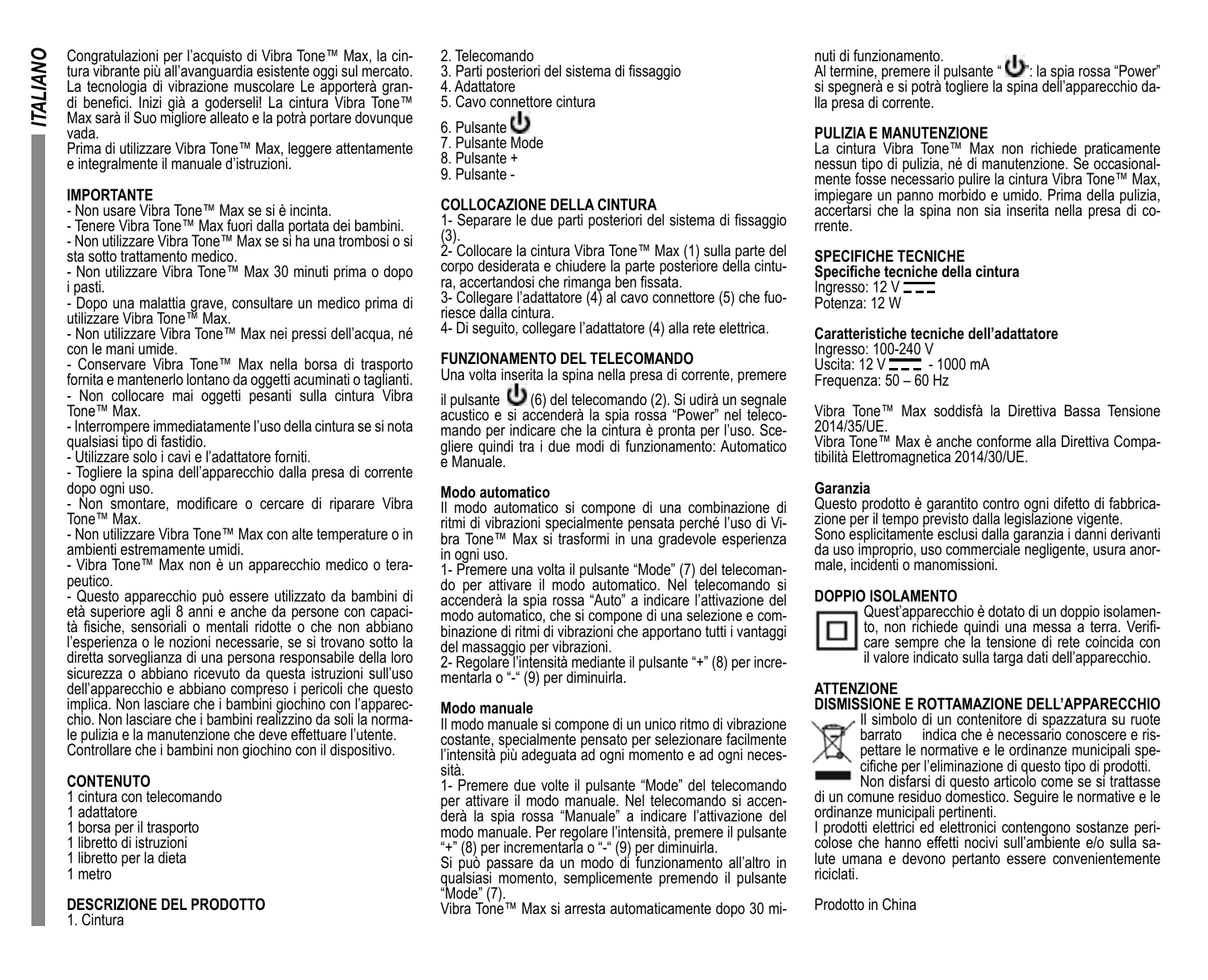Agradecemos-lhe que se tenha decidido pela compra do Vibra ToneTM Max, o cinto de vibração mais avançado que existe atualmente no mercado.<br>A tecnologia de vibração muscular proporcionar-lhe-á gran-

des benefícios. Comece já a desfrutar deles! O cinto Vibra ToneTM Max converter-se-á no seu maior aliado e poderá levá-lo consigo para todo o lado.

Leia com atenção a totalidade das instruções antes de usar o Vibra ToneTM Max.

### **IMPORTANTE**

- Não use o Vibra ToneTM Max se estiver grávida.

- Mantenha o Vibra ToneTM Max afastado do alcance das crianças.

- Não use o Vibra ToneTM Max se tiver sofrido uma trombo- se ou se estiver sob tratamento médico.

- Não use o Vibra ToneTM Max 30 minutos antes ou depois de uma refeição.

- Se já teve doenças graves, consulte o seu médico antes de usar o Vibra ToneTM Max.

- Não use o Vibra ToneTM Max perto de água nem com as mãos húmidas.<br>- Guarde o Vibra ToneTM Max na bolsa de transporte pro-

porcionada e mantenha-o afastado de objetos pontiagudos ou cortantes.

- Nunca coloque objetos pesados sobre o seu cinto Vibra ToneTM Max.

- Detenha o seu uso imediatamente se notar qualquer tipo de indisposição.

- Use somente os cabos e o adaptador proporcionados.

- Desligue da tomada de corrente elétrica após cada uso.

- Não desmonte, repare ou modifique o Vibra ToneTM Max.

- Não use o Vibra ToneTM Max com temperaturas altas ou em ambientes muito húmidos.

- O Vibra ToneTM Max não é um aparelho médico ou te- rapêutico.

- Este aparelho pode ser utilizado por crianças de 8 anos de idade ou mais e por pessoas com capacidades físicas, cia e de conhecimento, desde que sejam supervisadas ou se lhes proporcionem instruções adequadas em relação ao uso do aparelho de forma segura e compreendam os car com o aparelho. A limpeza e a manutenção a realizar pelo utilizador não devem ser realizadas por crianças sem supervisão.

As crianças devem ser supervisionadas a fim de assegurar que não brinquem com o aparelho.

### **CONTEÚDO**

- 1 Cinto e comando
- 1 Adaptador
- 1 Bolsa de transporte
- 1 Manual de instruções
- 1 Livro com dietas
- 1 Fita métrica

### **DESCRIÇÃO DO PRODUTO**

1. Cinto

- 2. Comando
- 3. Partes traseiras do sistema de fixação
- 4. Adaptador
- 5. Cabo de ligação ao cinto
- 6. Botão 7. Botão Mode
- 
- 8. Botão +
- 9. Botão -

# **COLOCAÇÃO DO CINTO**

1- Separe as duas partes traseiras do sistema de fixação

(3). 2- Coloque o seu cinto Vibra ToneTM Max (1) na parte do corpo desejada e feche a parte traseira do cinto, compro- vando que fica bem seguro.

3- Conecte o adaptador (4) ao cabo de ligação (5) que sai do cinto.

4- A seguir ligue o adaptador (4) à corrente elétrica.

### **FUNCIONAMENTO DO COMANDO**

Quando a ficha já estiver ligada à tomada de corrente elé-

trica, pressione o botão (6) do comando (2). Soará um sinal acústico e acender-se-à a luz vermelha "Power" no comando para indicar que o cinto está preparado para ser usado. A seguir, pode escolher entre dois tipos de funcio- namento: Modo Automático ou Modo Manual.

**Modo automático** mos de vibração especialmente pensada para que o uso do Vibra ToneTM Max se converta numa agradável expe- riência em cada uso.

1- Prima o botão "Mode" (7) do comando uma vez para ativar o modo automático. No comando acender-se-á a luz vermelha "Auto" que indica que o modo automático está nação de ritmos de vibração que lhe proporcionarão todas as vantagens da massagem por vibração.

2- Ajuste a intensidade pressionando o botão "+" (8) para aumentar a intensidade e pressionando o botão "-" (9) para diminuir a intensidade.

### **Modo manual**

O modo manual proporciona um único ritmo de vibração mente a intensidade mais adequada a cada momento e a cada necessidade.

1- Prima o botão "Mode" (7) do comando duas vezes para ativar o modo manual. No comando acender-se-á a luz ver-<br>melha "Manual" que indica que o modo manual está ativa-<br>do. Ajuste a intensidade pressionando o botão "-+" (8) para<br>aumentar a intensidade e pressionando o botão "diminuir a intensidade.

Pode alternar entre os dois modos em qualquer momento pressionando o botão "Mode" (7).

O Vibra ToneTM Max para automaticamente após 30 mi-

nutos de uso.<br>Ao terminar, pressione o botão "Unitabadar-se-á a luz vermelha de "Power" e poderá, seguidamente, desligar a ficha da tomada de corrente elétrica.

**LIMPEZA E MANUTENÇÃO** te qualquer limpeza nem manutenção. No caso de neces-<br>sitar limpar pontualmente o seu cinto Vibra ToneTM Max, basta utilizar um pano macio e húmido. Verifique se o Vibra ToneTM Max está desligado da tomada de corrente elétrica antes de o limpar.

### **ESPECIFICAÇÕES TÉCNICAS**

**Especificações técnicas do cinto** Entrada:  $12V$ Potência: 12 W

### **Especificações técnicas do adaptador**

Entrada: 100 V a 240 V<br>Saída: 12 V <del>- - -</del> - 1000 mA Frequência: 50 Hz a 60 Hz

O Vibra Tone™ Max cumpre a Diretiva de Baixa Tensão 2014/35/UE.

O Vibra Tone™ Max cumpre a Diretiva de Compatibilidade Eletromagnética 2014/30/UE.

### **Garantia**

Este produto está coberto por uma garantia contra defeitos de fabrico sujeita aos prazos estipulados pela legislação em vigor em cada país.

Esta garantia não cobre os danos decorrentes de um uso inadequado, uso comercial negligente, desgaste anormal, acidentes ou manipulação indevida.

### **ISOLAMENTO DUPLO**



Este aparelho possui isolamento duplo, pelo que não precisa de uma ligação à terra. Comprove sempre que a tensão da rede corresponde ao

valor indicado na placa de características do equi- pamento.

### **ATENÇÃO COMO SE DESFAZER DOS MATERIAIS**



O símbolo de um contentor sobre rodas riscado indica que Você se deve informar e seguir as normas locais relativas à eliminação deste tipo de produtos.<br>Não se desfaca deste produto da mesma forma

que o faz habitualmente com os resíduos gerais da sua casa. A eliminação do produto deve ser realizada de acordo com as normas locais aplicáveis.

Os produtos elétricos e eletrónicos contêm substâncias perigosas que têm efeitos nefastos sobre o ambiente e a saúde humana e, portanto, devem ser reciclados adequa- damente.

Fabricado na China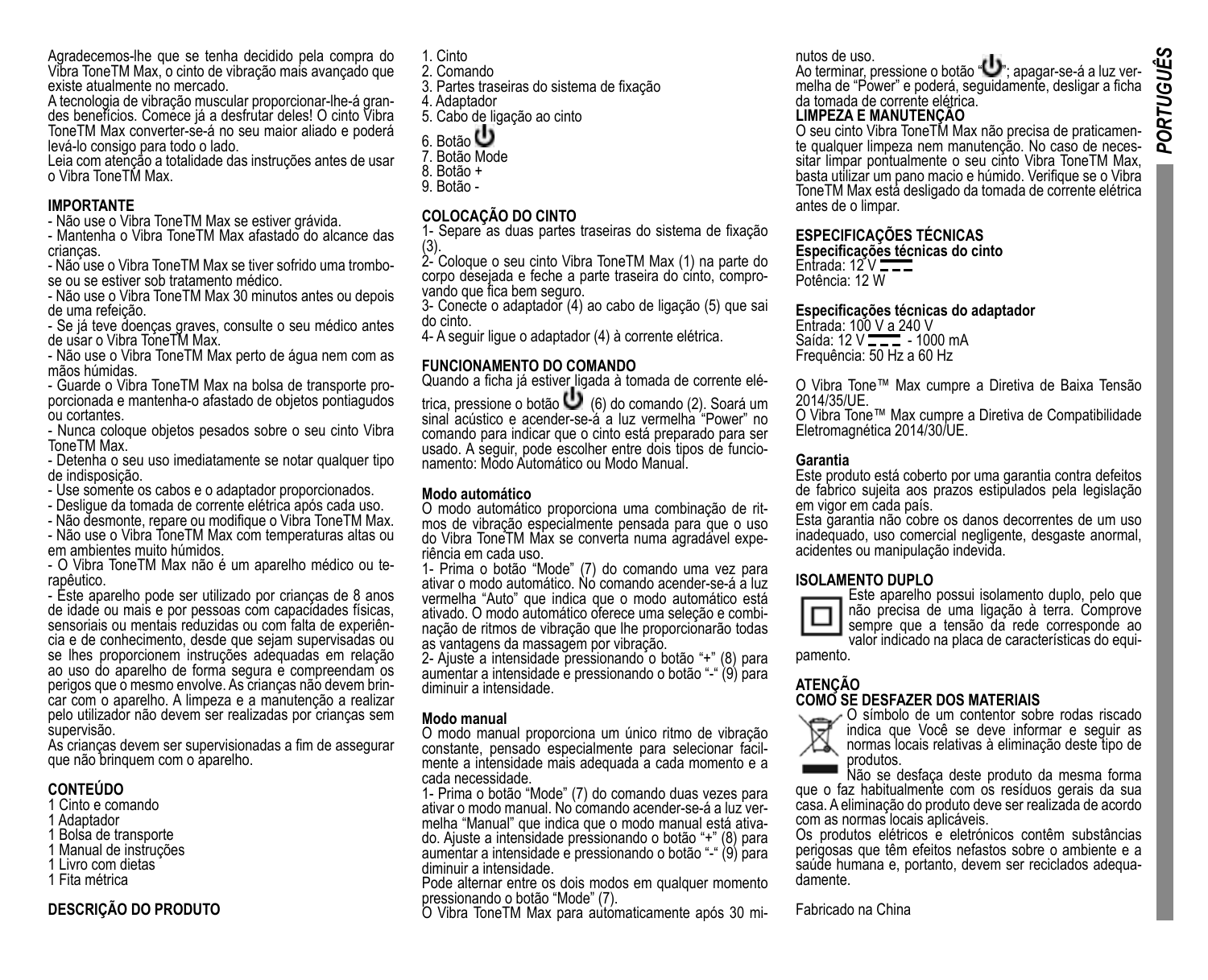Gefeliciteerd met de aankoop van uw Vibra Tone™ Max, de meest geavanceerde trillingsmassagegordel die vandaag de dag op de markt verkrijgbaar is. De techniek van de trillingsmassage van de spieren zal u

goede diensten bewijzen. Begin nu en geniet ervan! De Vibra Tone™ Max gordel zal uw beste maatje worden en u kunt hem overal mee naar toe nemen.

Lees aandachtig alle aanwijzingen door voordat u Vibra Tone™ Max gebruikt.

### **BELANGRIJK**

- Gebruik Vibra Tone™ Max niet als u in verwachting bent.

- Houd Vibra Tone™ Max buiten het bereik van kinderen. - Gebruik Vibra Tone™ Max niet als u last van trombose heeft of onder medische behandeling staat.

- Gebruik Vibra Tone ™ Max niet 30 minuten vóór of na het eten.

- Als u een ernstige ziekte heeft gehad, raadpleeg dan uw huisarts alvorens Vibra Tone™ Max te gebruiken.

- Gebruik Vibra Tone™ Max niet in de buurt van water of met vochtige handen.

- Bewaar Vibra Tone™ Max in de bijgeleverde tas en houd hem uit de buurt van stekende of scherpe voorwerpen.

- Leg geen zware voorwerpen op uw Vibra Tone™ Max gordel.

- Stop onmiddellijk het gebruik als u enig ongemak onder- vindt.

- Gebruik uitsluitend de bijgeleverde kabels en adapter.

- Haal de stekker na gebruik uit het stopcontact.

- Probeer Vibra Tone™ Max niet te demonteren of te repa- reren of er wijzigingen in aan te brengen.

- Gebruik Vibra Tone™ Max niet bij hoge temperaturen of in een erg vochtige omgeving.

- Vibra Tone™ Max is geen medisch of therapeutisch appa-

- Dit apparaat mag gebruikt worden door kinderen vanaf 8 jaar en door personen met beperkte lichamelijke, zintuiglijke of geestelijke vermogens of gebrek aan ervaring of kennis, mits zij dat onder toezicht doen of de juiste aanwijzingen hebben gekregen over hoe ze het apparaat op een veilige manier moeten gepaard gaan. Reinigings- en onderhoudswer-<br>kzaamheden moeten worden uitgevoerd door de gebrui-<br>ker en mogen niet door kinderen worden gedaan zonder toezicht.

Houd toezicht op kinderen om te voorkomen dat ze met het apparaat gaan spelen.

### **INHOUD**

1 gordel en bedieningsapparaat

- **A**dapter
- 1 draagtas
- instructieboekje
- dieetboekje
- 1 centimeter

### **BESCHRIJVING VAN HET PRODUCT**

1. Gordel

2. Bediening

3. Achterste delen van het bevestigingssysteem

4. Adapter

5. Gordelaansluitkabel

Toets **U** 

7. Toets Mode

8. Toets +

9. Toets -

# **DE GORDEL OMDOEN**

1 – Maak de twee achterste delen van het bevestigingssys- teem (3) los.

2- Doe de Vibra Tone™ Max gordel (1) om het gewenste lichaamsdeel, sluit de achterkant van de gordel en let erop dat deze goed vast zit.

3- Sluit de adapter (4) op de aansluitkabel (5) aan die uit de gordel steekt.

4- Steek vervolgens de adapter (4) in het stopcontact.

### **WERKING VAN DE BEDIENINGSAPPARAAT**

Nadat u de stekker in het stopcontact heeft gestoken, drukt u op toets  $\bigcup_{k=1}^{\infty}$  (6) van de bediening (2). U hoort een akoes-

tisch signaal en het rode lampje "Power" op de bediening-<br>sapparaat gaat aan om aan te geven dat de gordel voor gebruik gereed is.

Vervolgens kunt u uit twee functies kiezen: Automatisch of handbediening

### **Automatisch**

De automatische functie bestaat uit een combinatie van trillingssnelheden die speciaal ontworpen zijn met het idee dat het gebruik van Vibra Tone™ Max een aangename er- varing is elke keer dat u de gordel gebruikt.

1- Druk één keer op toets "Mode" (7) van de bediening om de automatische functie in te schakelen. Op de bediening gaat een rood lampje "Auto" branden om aan te geven dat de automatische functie ingeschakeld is. De automatische nelheden die u alle voordelen van een trillingsmassage

geven.<br>2- Stel de sterkte in met toets "+"(8) voor een hogere intensiteit en met toets "-"(9) voor een lagere intensiteit.

Handbediening<br>De handbedieningsfunctie bestaat uit één constante trillingssnelheid en is speciaal bedoeld om op eenvoudige wijze de meest geschikte sterkte op ieder moment en voor iedere behoefte in te stellen.<br>1- Druk twee keer op toets "Mode" (7) om de handbedie-

ningsfunctie in te schakelen. Op de bedieningsapparaat gaat een rood lampje "Manual" branden om aan te geven dat de handbedieningsfunctie ingeschakeld is. U hoeft alleen nog maar op toets "+"(8) te drukken om de sterkte hoger of op toets "-"(9) om de sterkte lager in te stellen.

U kunt op ieder moment van functie veranderen door op toets "Mode" (7) te drukken.

De Vibra Tone™ Max schakelt na 30 minuten gebruik au- tomatisch uit.

Als u klaar bent drukt u op toets "U", het rode lampje "Power" gaat uit en vervolgens haalt u de stekker uit het stopcontact.

**REINIGEN EN ONDERHOUD**<br>De Vibra Tone™ Max gordel hoeft nauwelijks schoongemaakt te worden en vraagt geen onderhoud. Mocht u uw Vibra Tone™ Max gordel een keer schoon willen maken, gebruik dan alleen een zachte, vochtige doek. Let er vóór het schoonmaken op dat de stekker uit het stopcontact is.

### **TECHNISCHE SPECIFICATIES**

**Technische specificaties van de gordel** Ingang:  $12$  V Vermogen: 12 W

### **Technische specificaties van de adapter**

Ingang: 100-240 V<br>Uitgang: 12 V <del>- 2 -</del> - 1000 mA Frequentie: 50/60 Hz

Vibra Tone™ Max voldoet aan de Richtlijn 2014/35/EU (Laagspanningsrichtlijn).

Vibra Tone™ Max voldoet ook aan de Richtlijn 2014/30/EU (Richtlijn elektromagnetische compatibiliteit).

### **Garantia**

Voor het product geldt een garantie tegen fabrieksfouten gedurende de periode die in de wetgeving van elk betre- ffend land is vastgelegd.

Onder de garantie valt niet de schade die het gevolg is van een verkeerd of nalatig gebruik, abnormale slijtage, onge- lukken of onjuiste behandeling.



**DUBBELE ISOLATIE**<br>
Dit apparaat is voorzien van dubbele isolatie en hoeft niet op een stopcontact met randaarde te wor-<br>den aangesloten. Controleer altijd of de spanning

van het lichtnet overeenkomt met de waarde die op

het typeplaatje van het apparaat is aangegeven.

### **OPGELET AFVOEREN VAN HET MATERIAAL**



Het symbool van een container op wielen met een kruis erdoor geeft aan dat u zich dient te informeren over hoe dit soort producten volgens de plaatselijke voorschriften afgevoerd wordt.

Voer dit product niet via het gewone huisvuil af. U dient het volgens de desbetreffende plaatselijke voorschrif- ten af te voeren.

Elektrische en elektronische producten bevatten gevaarlijke stoffen die een zeer schadelijk effect op het milieu of de menselijke gezondheid hebben en dienen op een passende wijze gerecycleerd te worden.

Gefabriceerd in China